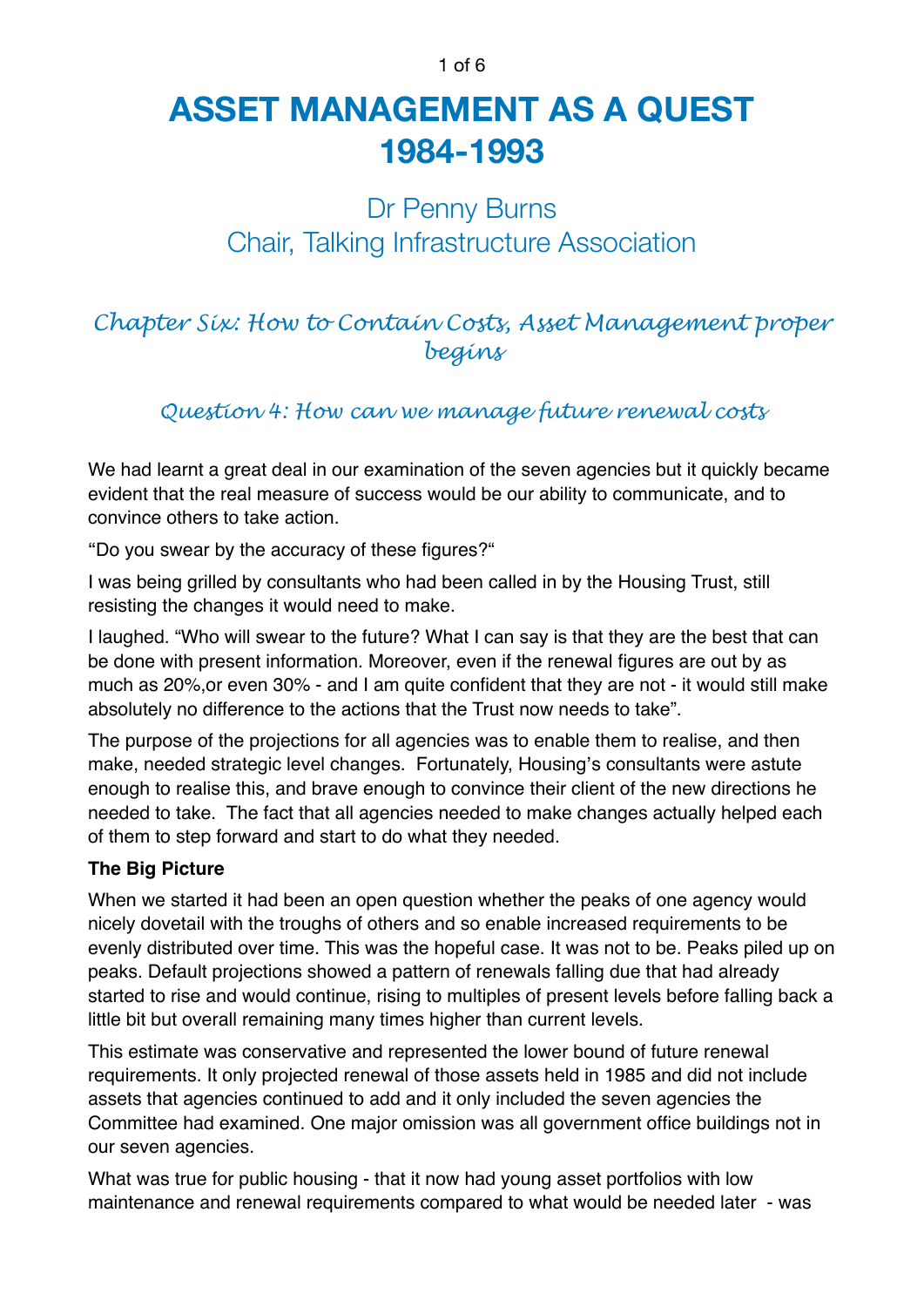mostly true for all infrastructure. Major post-war infrastructure expansion had taken place between the 1950s and the early 1970s. In this period the population expanded rapidly and not only were new suburbs continually spreading but the capacity of existing towns and suburbs was being exceeded. Major renewal was required for the city and older suburban water services. New technology also impacted renewal, with copper wiring now replacing older electricity distribution wires.

Between growth and technology change, most infrastructure portfolios in 1985 were still young. For organisations that were projecting future renewal need by extrapolating from current maintenance and renewal requirements (almost all of them) this led to serious underestimation.

Agencies that were beginning to experience the leading edge of future renewal in the form of increased demands on maintenance, not being aware of the big picture, tended to think of these demands as 'blips' that would soon pass. They didn't appreciate that their current renewals were mostly of smaller pre-war stocks and that, in future, they would need to cope with the large post-war expansion which now represented 75% and more of agency portfolios. To show that renewal requirements never again returned to anywhere near current levels the default projections in the summary report were extended out 50 years.

When the size of the total state commitments became clear, it was easier for individual agencies to understand that this was not so much a money problem, rather a more serious resource challenge - where would the increased skills and equipment come from? Not from interstate, given that they would also be coping with increased renewal demands.

These realisations were necessary to move agencies away from their traditional stance of demanding more funds and to get them to start considering how they could reduce future costs.

The PAC's 'Big Picture' message had three elements:

- I. Past renewal was not a reliable guide to future requirements
- II. There was financial scope for renewal if some funding was switched from new to renewal
- III. There was planning time, about 10-15 years. Future renewal, while large, was not imminent.

#### **New York, New York!**

Selling these messages gained support from an unexpected source! New York had run into serious funding difficulties for its own infrastructure in 1975. Nearly bankrupt, it had sought a bailout from its Federal Government that had initially been turned down, generating the infamous New York Daily News headline 'Ford to City: drop dead!'. Of course, President Gerald Ford didn't actually say that, and he did eventually relent. But, when New York's problems started to be told by the Australian media, that message was not lost on South Australia for no-one expected our Commonwealth Government to be any more generous. Indeed Commonwealth funding for state projects was already being cut back.

New York continued to struggle for over ten years and by 1985 their problems were featuring in our newspapers under lurid titles such as 'The Worm inside the rotten Apple' (Courier Mail, Brisbane, August 24,1985) and 'The City that lives in Permanent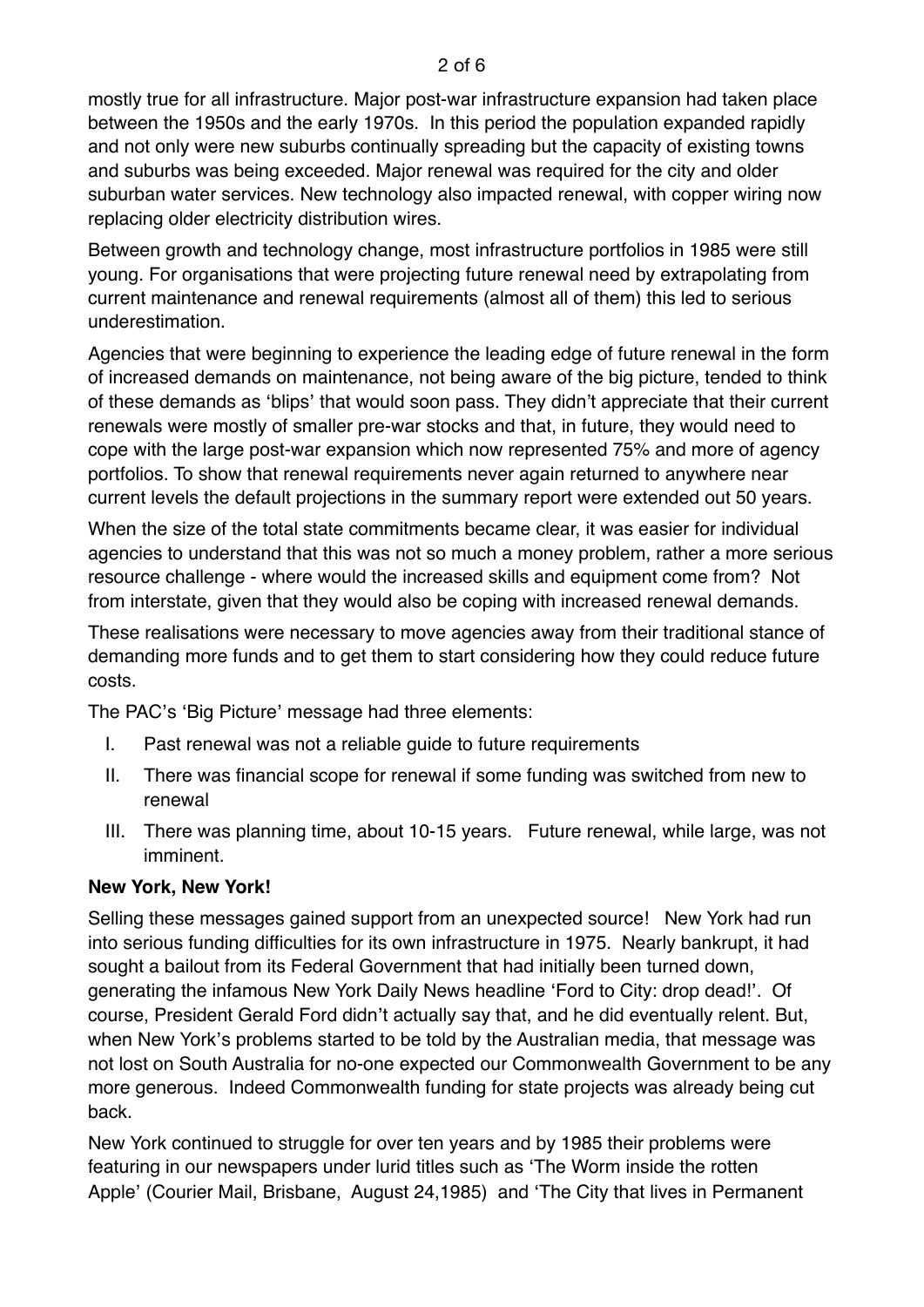Crisis' (The National Times, February 15-21, 1985), accompanied by full broadsheet pages of the troubles experienced by New York.

In addition, stories started circulating privately amongst those involved with infrastructure. how bits of the Manhattan bridge were rusting and falling into the Hudson, and how potholes in New York's cement roads had to have steel plates bolted over them because they couldn't remove traffic long enough to repair them. In one story, these steel plates caused such havoc for the city buses that the engines were falling out. When the city sought replacements that could withstand the driving conditions, it was tentatively approached by a French company who said it did have such a bus, but… 'But what?' they were asked. 'Well' replied the company hesitantly, 'it's a model we normally only sell to under-developed countries'! This story may be apocryphal but the impression it made here was important for it illustrated how developed countries could revert to third world conditions by ignoring infrastructure maintenance.

When I spoke with people during 1985-1987 about the work that we were doing I would always be asked: 'Have you looked at the UK and the USA?', the implication being that these leading countries would have already solved the puzzle of renewal. They hadn't, but I had great difficulty in convincing my interrogators, such was the cultural cringe of the time. We couldn't conceive of ourselves as being in the lead in just about anything (except perhaps sports). It was necessary to point out that whereas we could look ahead at New York as a warning, New York itself had no-one to look to. It did not have, as we had, time to plan and adopt asset management. It had to go directly into catastophe management.

During our investigation, the Committee Chairman had the opportunity to go to New York and asked me what questions I had for the city. I said, "Just three: 'When did they first realise they had a problem?' 'What did they do then?' and 'What happened next?'" The responses were heart-felt. "We knew we had a problem when maintenance started to rise beyond our capacity" So what did they do? "We stopped maintenance - we had to, we just didn't have the money" And what happened next? "All hell broke loose. We couldn't cope" We told this story in the PAC reports.

#### **Understanding the Projections**

The general public in 1987 was not accustomed to thinking in terms of 'billions' of dollars. Our asset renewal projections seemed like fantasy figures which made it difficult to come to grips with them - and easy to misconstrue, Many saw them as forecasts or predictions and would object that "These projections are clearly wrong! There is no way we are going to spend so much on renewal". Then there were the comments by those who should, and probably did, know better, but sought to misconstrue for their own purposes, such as the Minister for Health who wrote to the Committee:

*'The funding requirements recommended in your report are only marginally in excess of the guidelines already issued to the Commission by Treasury for future planning resources. The Commission has resolved to negotiate with the Treasury in an effort to have their guidelines marginally increased to equate with your recommended levels' (5 April 1987 letter from the Minister for Health to the Public Accounts Commission)*

Projections, of course, are not forecasts. Projections simply model what will happen *if nothing changes to improve the situation*. Their purpose is to show why change is needed. They certainly do *not* recommend that the existing figures be financed - quite the reverse!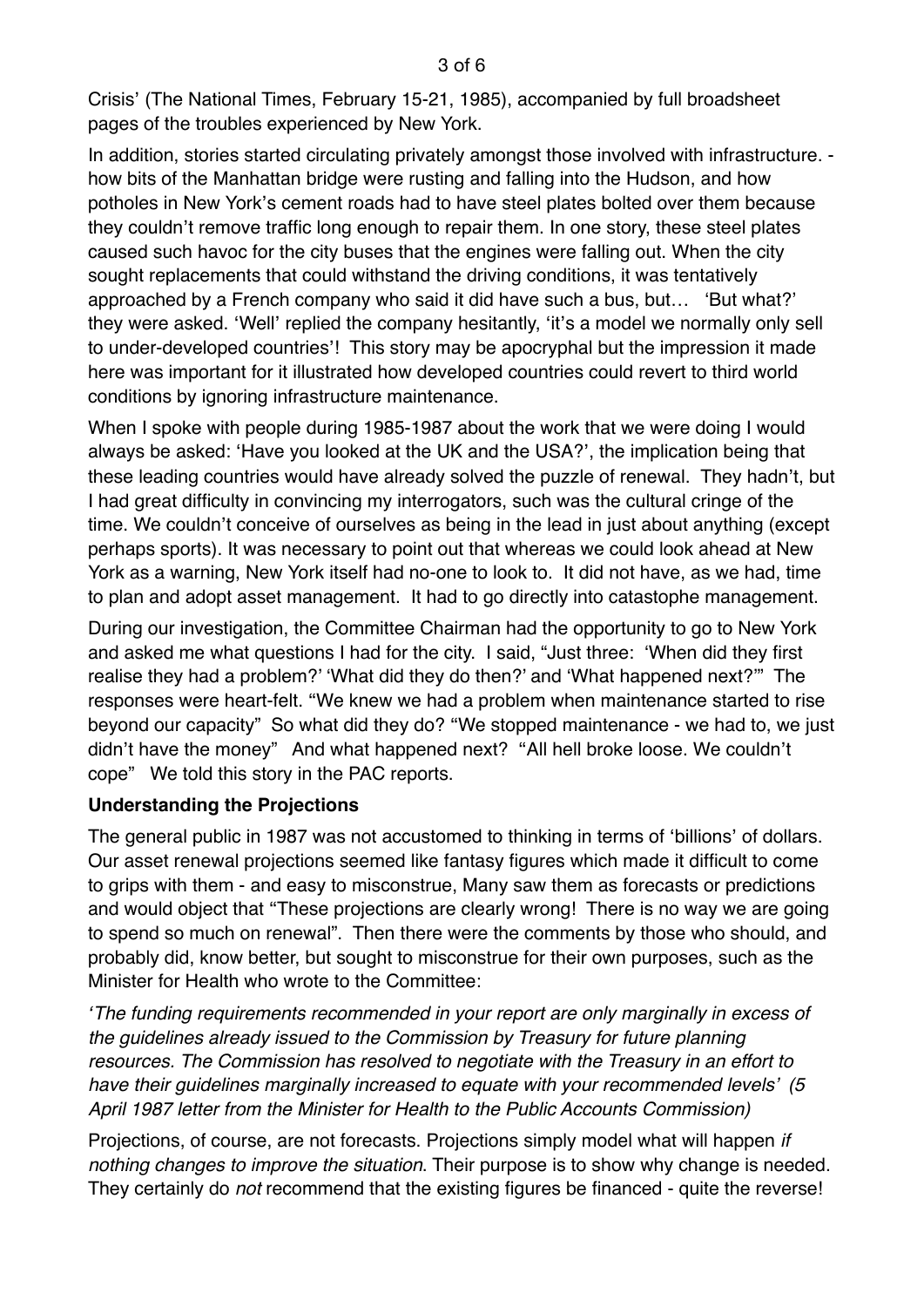They also had another purpose. The default assumptions in the model indicated where beneficial changes could be made. For example, one of these default assumptions, necessary for the modelling, was that we would replace all the assets we currently had. But did we need to? Were the portfolios we had designed to cope with the needs of the rapidly growing 1950s and 1960s still relevant in the late 1980s? This was unlikely and needed to be re-examined. Indeed, studies had already shown large scale under-utilisation in schools, and in 1983, the Report of the Enquiry into Health Services in South Australia by Professor Sydney Sax (the Sax Enquiry ) had recommended a 30% reduction in the Health Sector - resistance to which might have inspired the Minister of Health's artful interpretation.

Other default assumptions, such as no change in maintenance or renewal practices, or technology, also suggested directions for cost reduction.

#### **Misinterpretation**

The most significant misinterpretation, however, was not to recognise that the projections were designed, and were suitable, only for financial and resource planning purposes, not for physical intervention.

This misinterpretation continues today. Projections are based on 'average economic lives', using the law of large numbers. The economic life of any particular pipe, sewer, piece of plant or stretch of road, etc. will vary around the average, and the range can be quite large. When we are projecting renewal for a large number of similar components (say all hospital generators) we can reasonably expect that, to a certain extent, 'overs' will cancel out 'unders' producing a generally reliable *financial* projection.

But the 'law of large numbers' only applies where we actually have large numbers!

They cannot be applied to an individual component for physical intervention. The mathematical law of large numbers doesn't change, no matter how much extra engineering detail Is added to the models. Despite this, many detailed engineering projections were developed based on the renewal costing paradigm of the PAC and are still used, claiming to project the renewal timing of individual components and used to program physical intervention.

References such as 'these assets have exceeded their 'economic life' and thus must be immediately replaced', indicate this misinterpretation has occurred, for the nature of an average is that there will be some assets that last shorter times (and presumably have now been removed and replaced) and there will be those that last longer. After all, this is how we get our average! At best, such projections may be used as an indication that further examination is due.

So, while asset managers today may roll their eyes at the story of the Minister in Holland who was not interested in the general probability of dyke failure but insisted on knowing 'which dyke and when?' they make the same mistake whenever they base asset intervention on 'average' economic life.

#### **A Strategic Plan**

The PAC had examined the maintenance, renewal, planning and accounting practices of each agency and the Summary Report used this information to suggest, with examples, ideas for agency management and public reporting in what were the first general set of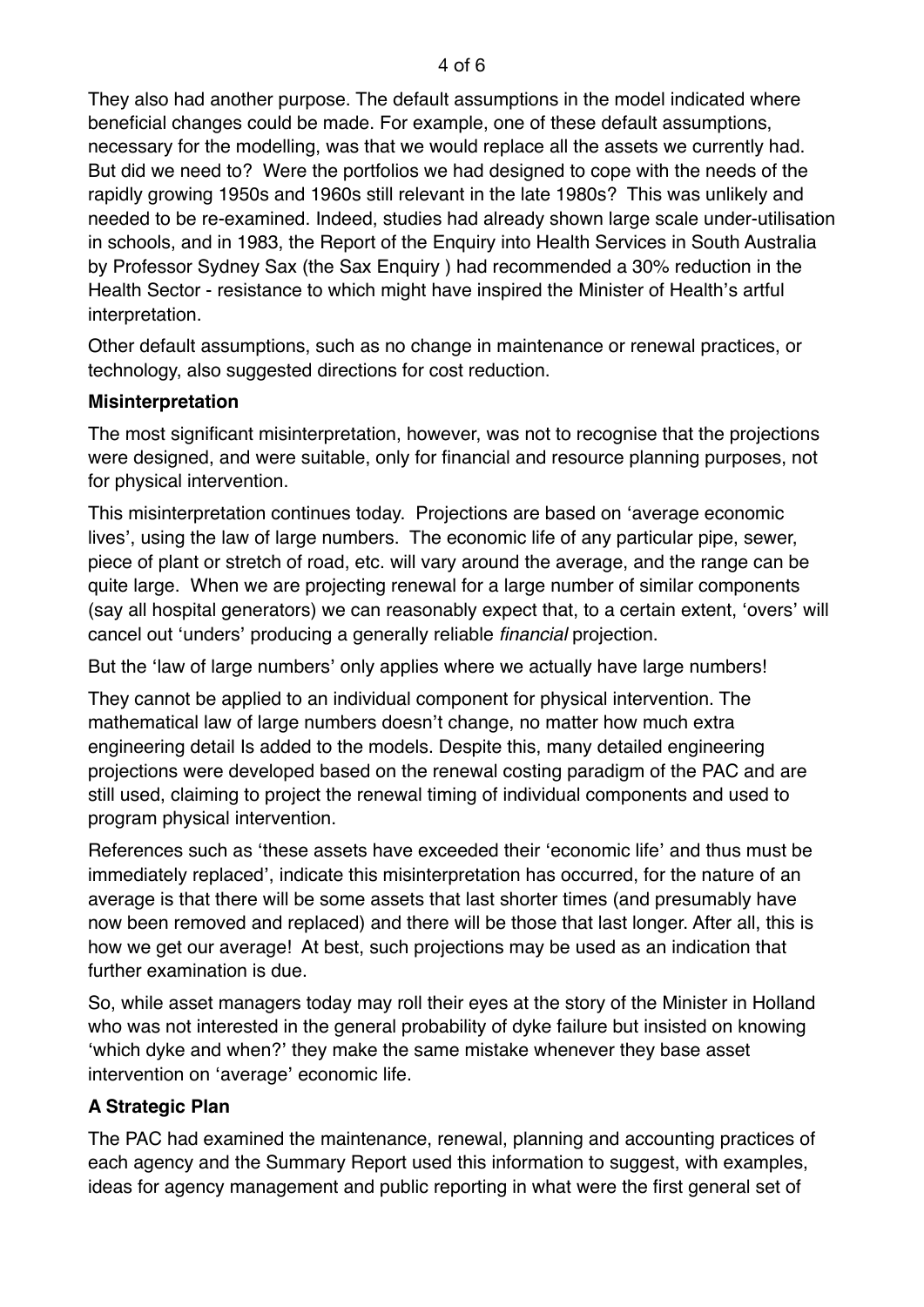asset management guidelines for application to varied government infrastructure portfolios.

The first Committee requirement was for all agencies to prepare a strategic plan. It stressed that 'Strategic plans do not have to be complex. Indeed, they may be nothing more than a statement of the most important changes that have to occur, with some indication of how and by when things will happen'. It argued this was incumbent on both central and individual agencies.

#### **Improved information for Parliament**

Parliament needed improved information and the Committee considered this urgent, 'for the next financial year'. The improvements needed to include the non-cash costs of 'annual consumption' of assets. All proposals for new capital works were to include these non-cash costs. Moreover the proposals should comment on the total asset holdings of the organisation, growth history and the returns (cash and non-cash) being delivered from the agency's total portfolio.

The Committee also argued that these reports to Parliament should be in accrual terms, with balance sheets provided and that current asset values should be used rather than out-of-date and irrelevant historic costs. It pointed out that 'if taxes, or charges, are set too low because the real costs of capital maintenance have been under-valued ( or ignored) then future generations will have to pay more than their fair share to restore the capital infrastructure'.

Recognising that a key stumbling block to moving to accrual accounts was the problem of valuing assets, it set out a 9 step road map to developing the necessary valuations, using as a starting point the figures already provided. (p.39 53rd PAC Report)

However, only partial improvements were made.

#### **Attitude change**

It was clear that there would be little benefit from having planning time unless this time was used to make changes, and the needed changes would be difficult.

It had long been the practice of agencies - and governments - to allocate maintenance and renewal resources largely on the basis of what was allocated last year, plus or minus a bit depending on how flush with funds they were. But if resources were to be efficiently allocated, they needed to be detemined by future renewal requirements and not by past allocations. Funds would therefore have to be withdrawn from some areas and allocated to others, both within agencies and between agencies.

To illustrate the significance of this re-allocation problem, pie charts were presented in the final summary report showing renewal requirements in the different five year time periods. Transport represented about 16% of total renewal requirements in the period 1981-85, but only 7% some ten years later. Highways renewal represented only 14% of the total in 1981-85 but rose to 28% of the renewal total, in the following ten years. Changing allocations of this order is politically difficult but necessary - hence the necessary change of attitude, to allocate according to total community need rather than specific agency wants. All agencies and Ministers needed to understand and act on this.

Not an easy ask! Nor, in the event, undertaken, so the problems continue today.